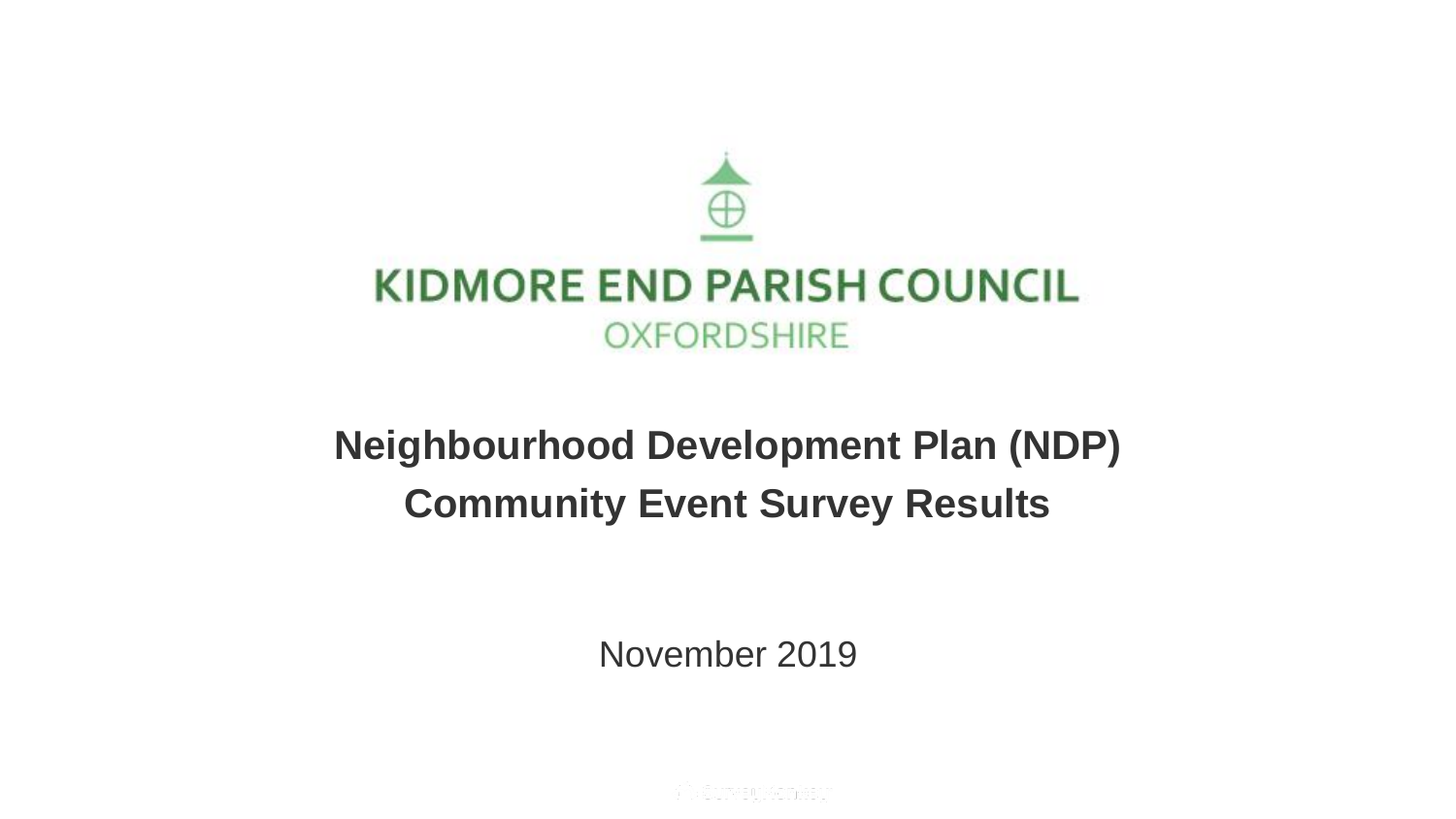## **Survey overview**

- Community events were run on 14<sup>th</sup> and 21<sup>st</sup> September to update the community on the progress being made with the NDP
- Information boards set out information relating to the evidence that has been gathered to date as well as the draft NDP objectives and proposed suite of NDP policies
- The information boards also outlined the rationale behind the proposed allocation of a small site in Kidmore End
- Residents of the parish were asked to provide their feedback on the suite of policies as well as give feedback on the suggested site for allocation and also on the perceived need for more affordable housing and a greater focus on environmental issues
- The survey was promoted at the two events, by email, in the parish newsletter, on a flyer delivered to every household, on the parish website and via Facebook.
- 129 responses were received
- Approximately 270 comments were provided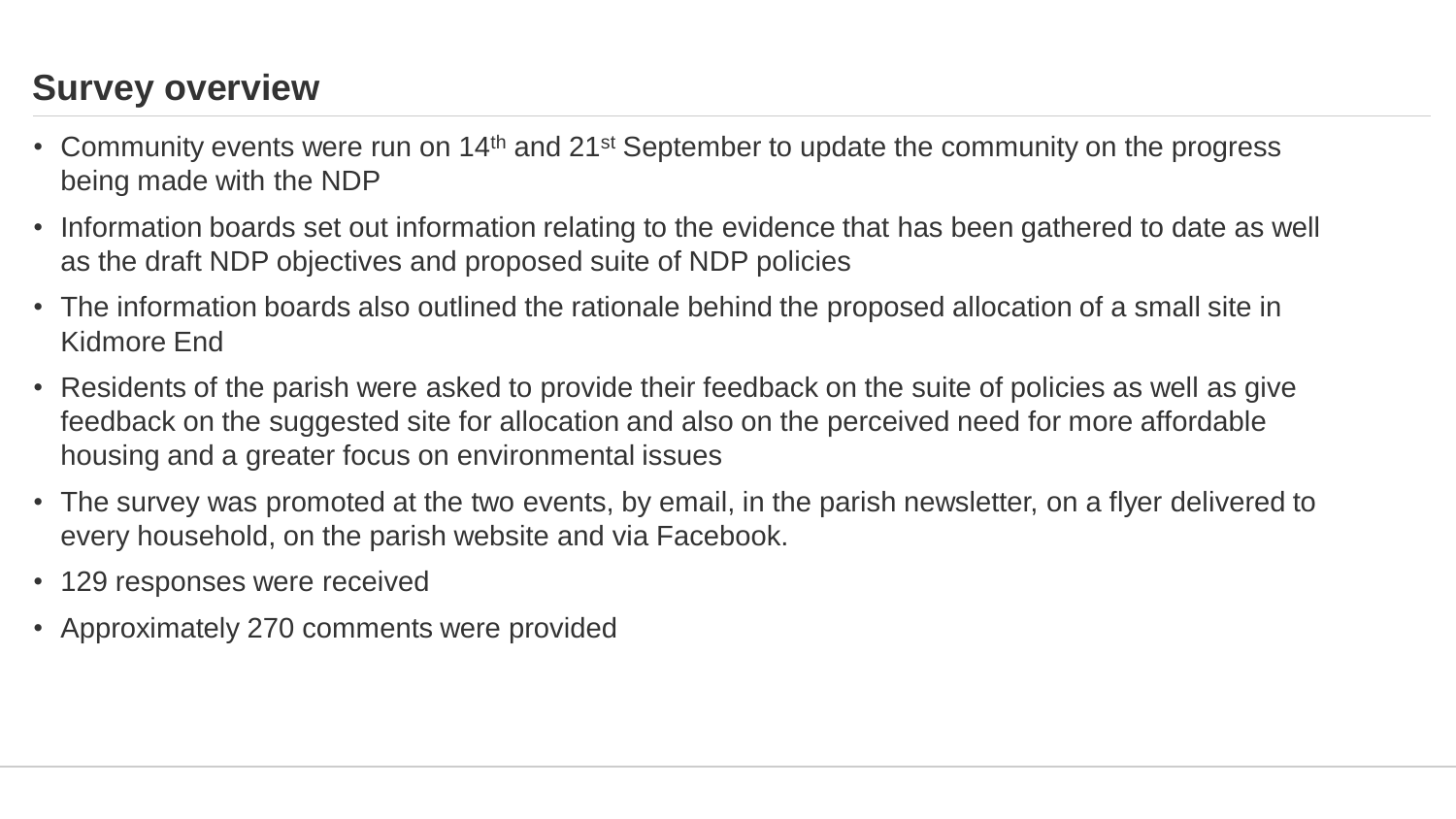#### **Responses**

|                  | <b>Cane End</b> | Chalkhouse  <br><b>Green</b> | <b>Gallowstree</b><br><b>Common</b> | <b>Kidmore</b><br><b>End</b> | <b>Tokers</b><br><b>Green</b> | <b>Other</b> | <b>Total</b> |
|------------------|-----------------|------------------------------|-------------------------------------|------------------------------|-------------------------------|--------------|--------------|
| <b>Responses</b> |                 | 16                           | 19                                  | 61                           | 25                            |              | 129          |
| Households*      | 38              |                              | 141                                 | 164                          | 138                           |              | 552          |

• Due to the high margin of error associated with small sample sizes, all analysis has been limited to reporting back at either a parish level or comparing responses from Kidmore End residents (where the proposed allocation is situated) with residents from the other four villages.

**\***Number of households taken from Household Survey 2018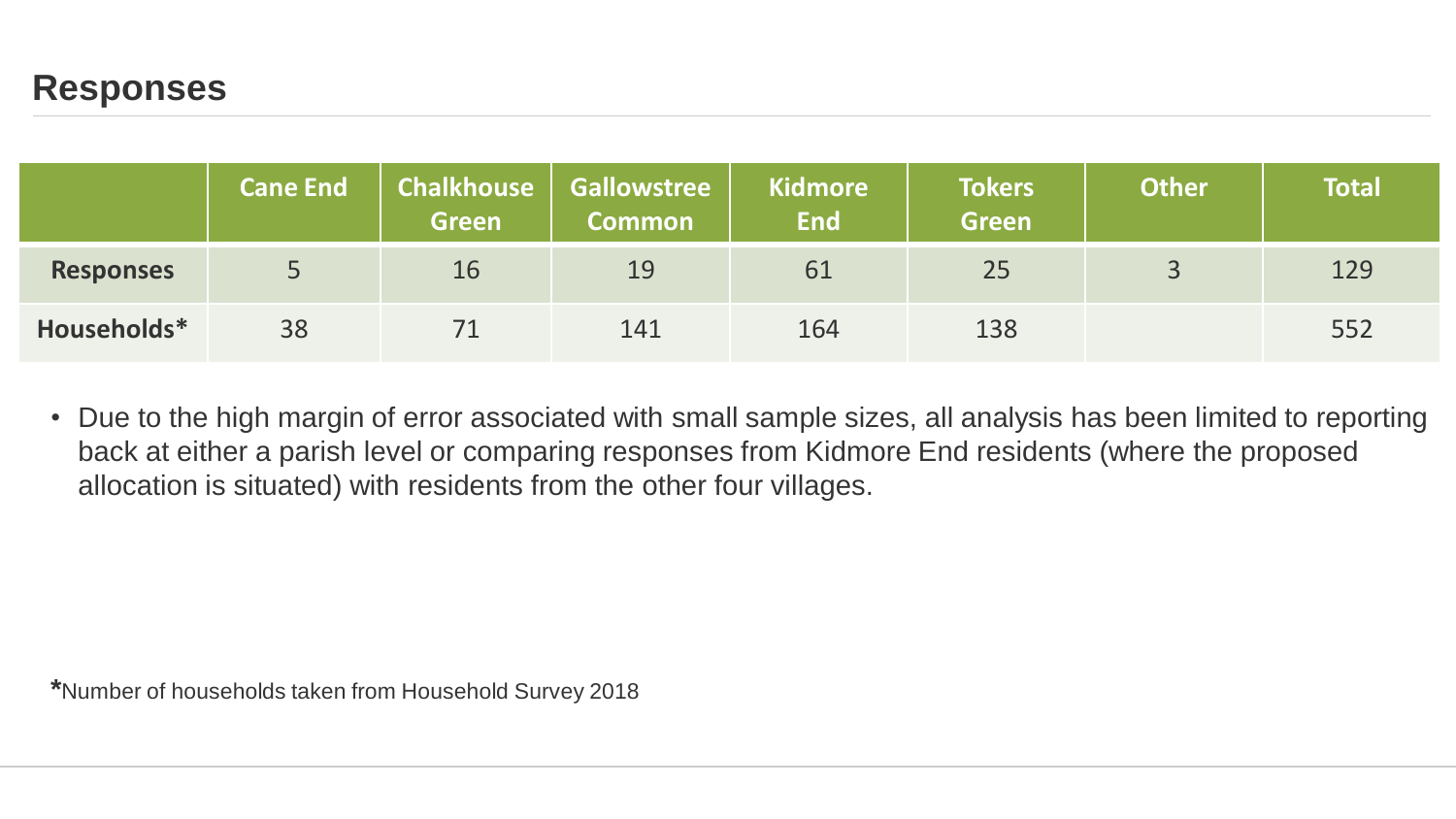## **Summary of key findings**

- Overall, the respondents of the survey strongly support the proposed direction and recommendations put forward by the Steering Group
- The general themes are consistent with the findings of the Household Survey conducted in May 2018
- Little difference between scores for Kidmore End residents (where proposed site is allocated) and residents from the other villages
- Lots of comments have been provided, with many conflicting opinions
- Continued perceived need for more housing across the parish but not more big houses
- Smaller, more affordable housing remains of high importance
- Village boundaries and respect of AONB and green spaces remain a particular concern
- Sustainable housing important
- Residents split on need for site allocation versus organic growth
- The reasons given by the Steering Group for proactive site allocation are reasonably well understood, however, it is still challenging/confusing as it contradicts the zero target set by SODC's emerging Local Plan
- Overall, any new housing should be in keeping, be of a high standard and not lead to high density infill
- Scepticism remains regarding the weight given to NDPs versus the power of developers to override development briefs
- Recognition given to the hard work and detailed information provided by the volunteers within the Steering Group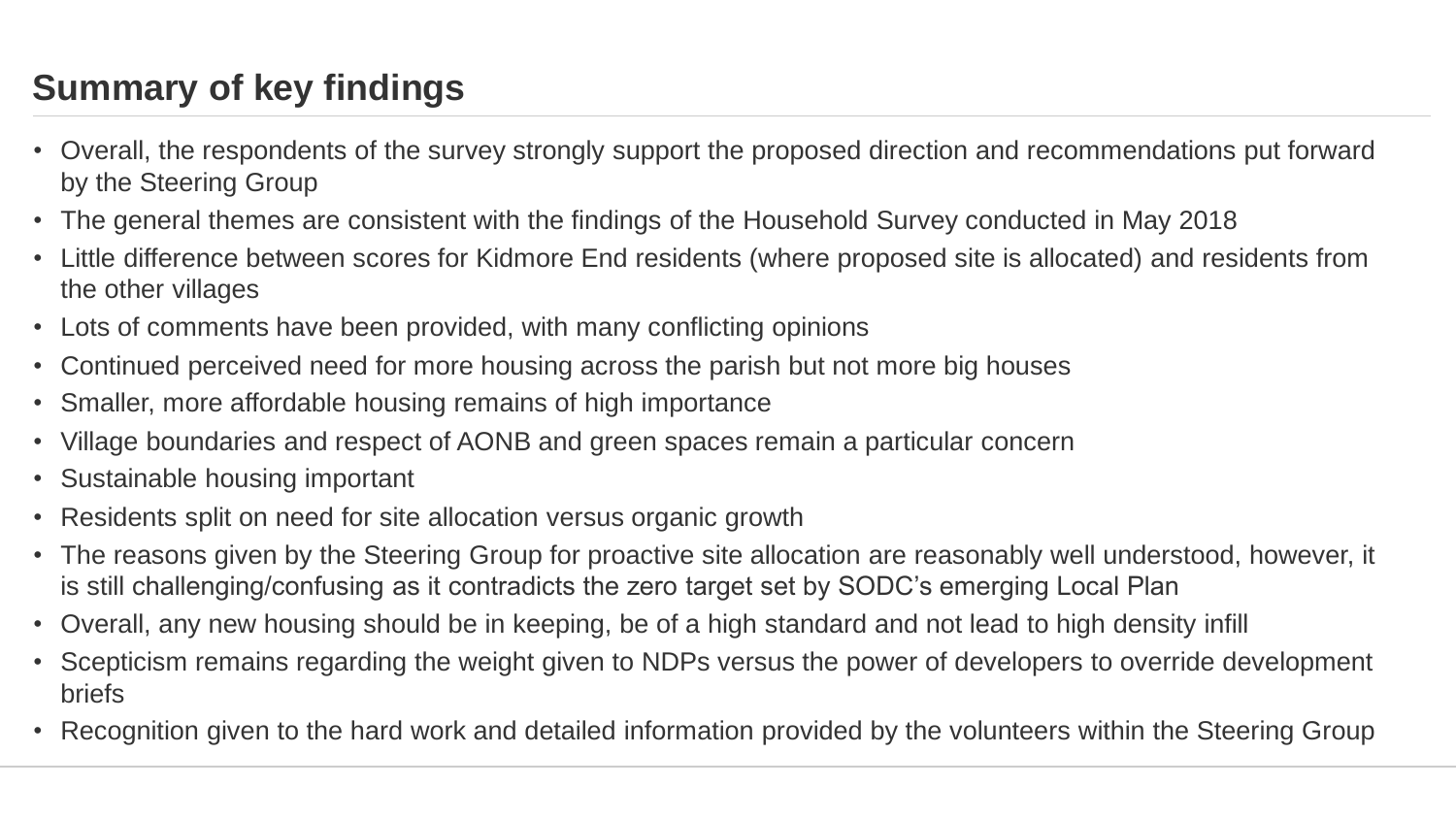- The purpose of the survey was to capture both quantitative and qualitative data.
- Each question asked respondents to indicate the extent to which they believed priorities had been covered or the extent to which they supported a proposed approach.
- Each question was answered on a three point scale (e.g. fully support / partly support / don't support) as well as providing an option for 'no opinion'.
- Where respondents stated they 'partly support' or 'don't support' the approach, they were invited to provide a comment.
- For this reason, the majority of comments (although not all) relate to areas of concern rather than support.
- The comments pages in this presentation show the range of comments relating to each question asked.
- Comments are presented in no particular order and could represent the views of one or many respondents.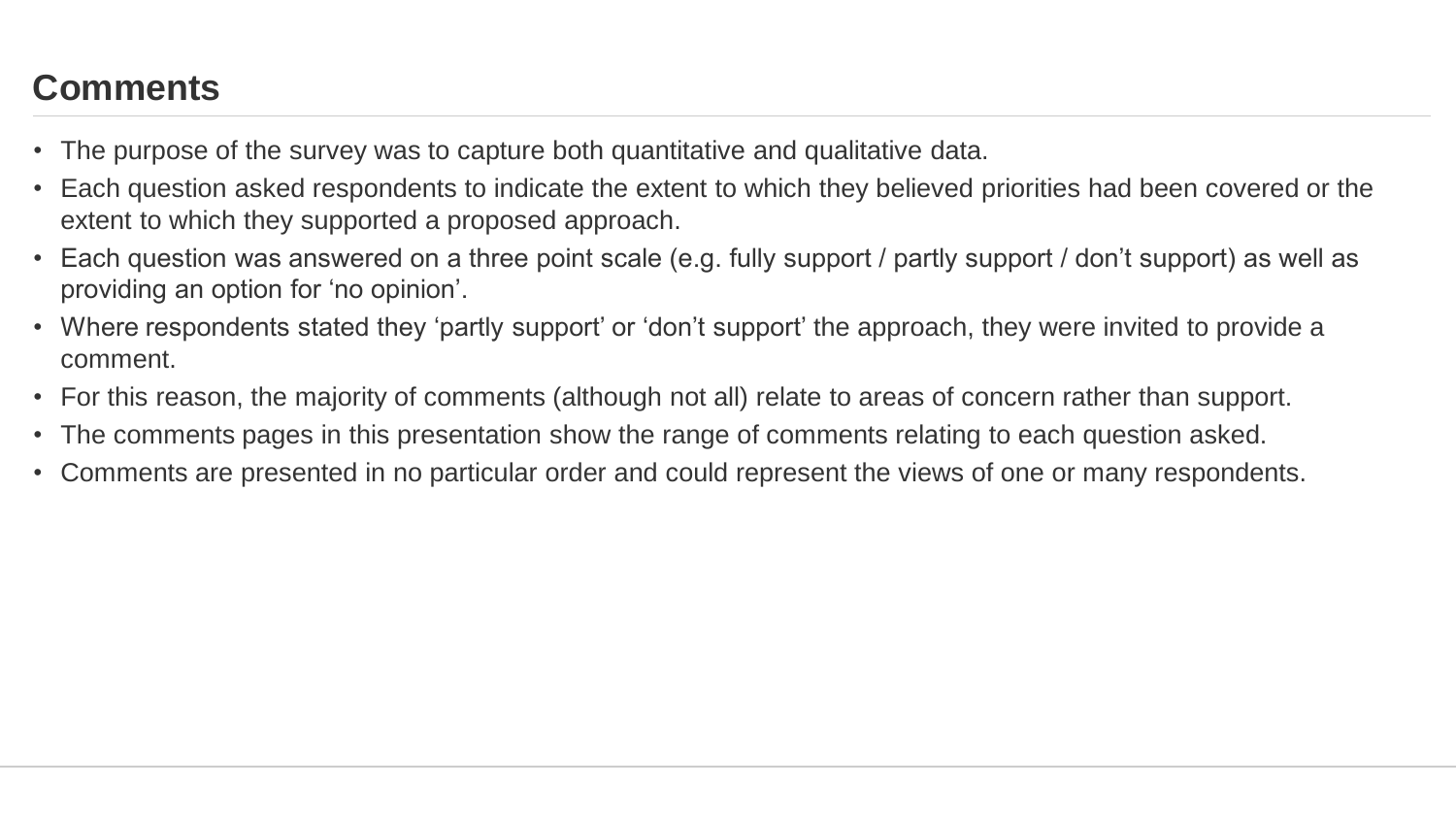## **Q1: Which village do you live in?**

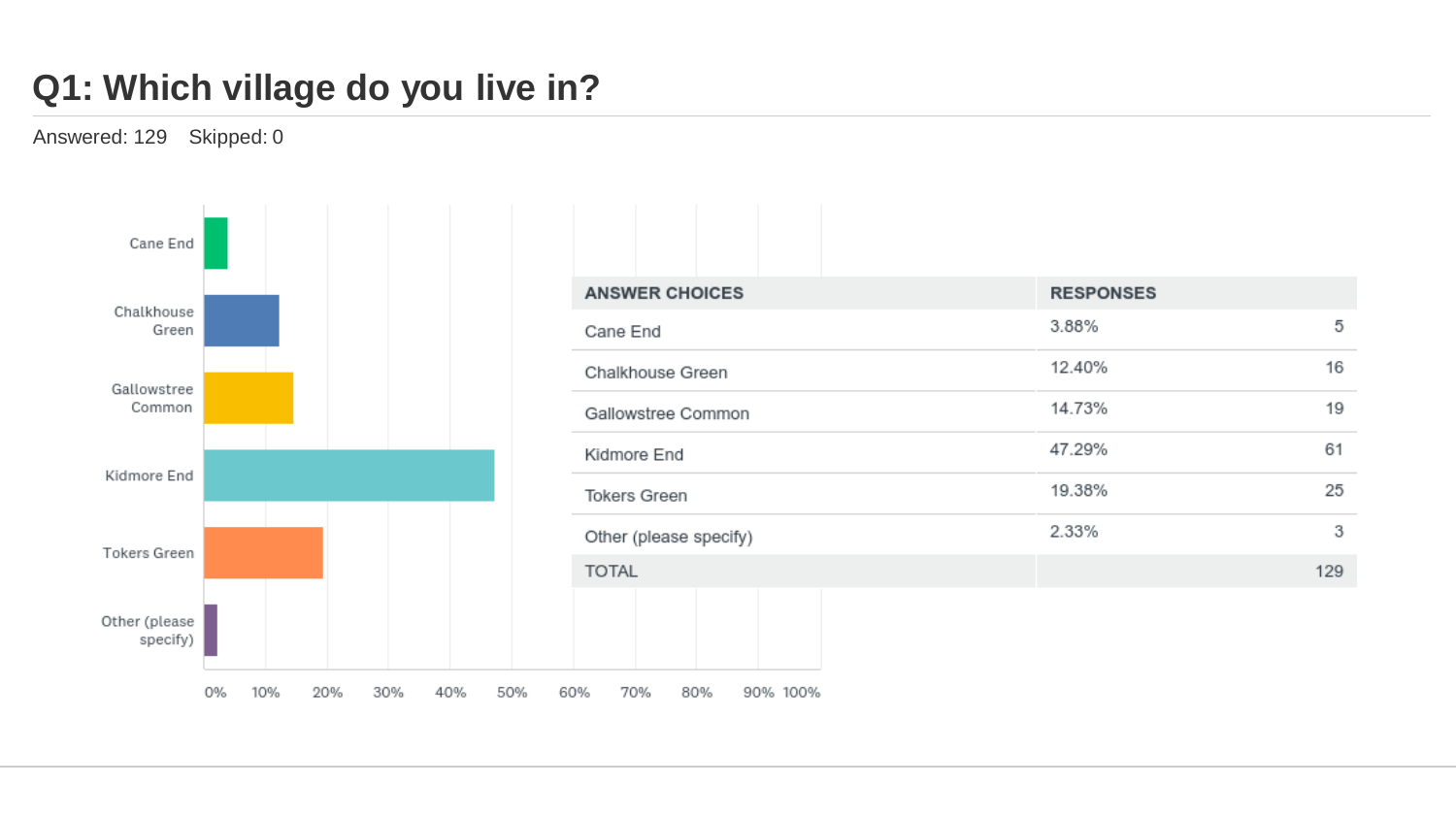#### **Q2: Are you male or female?**

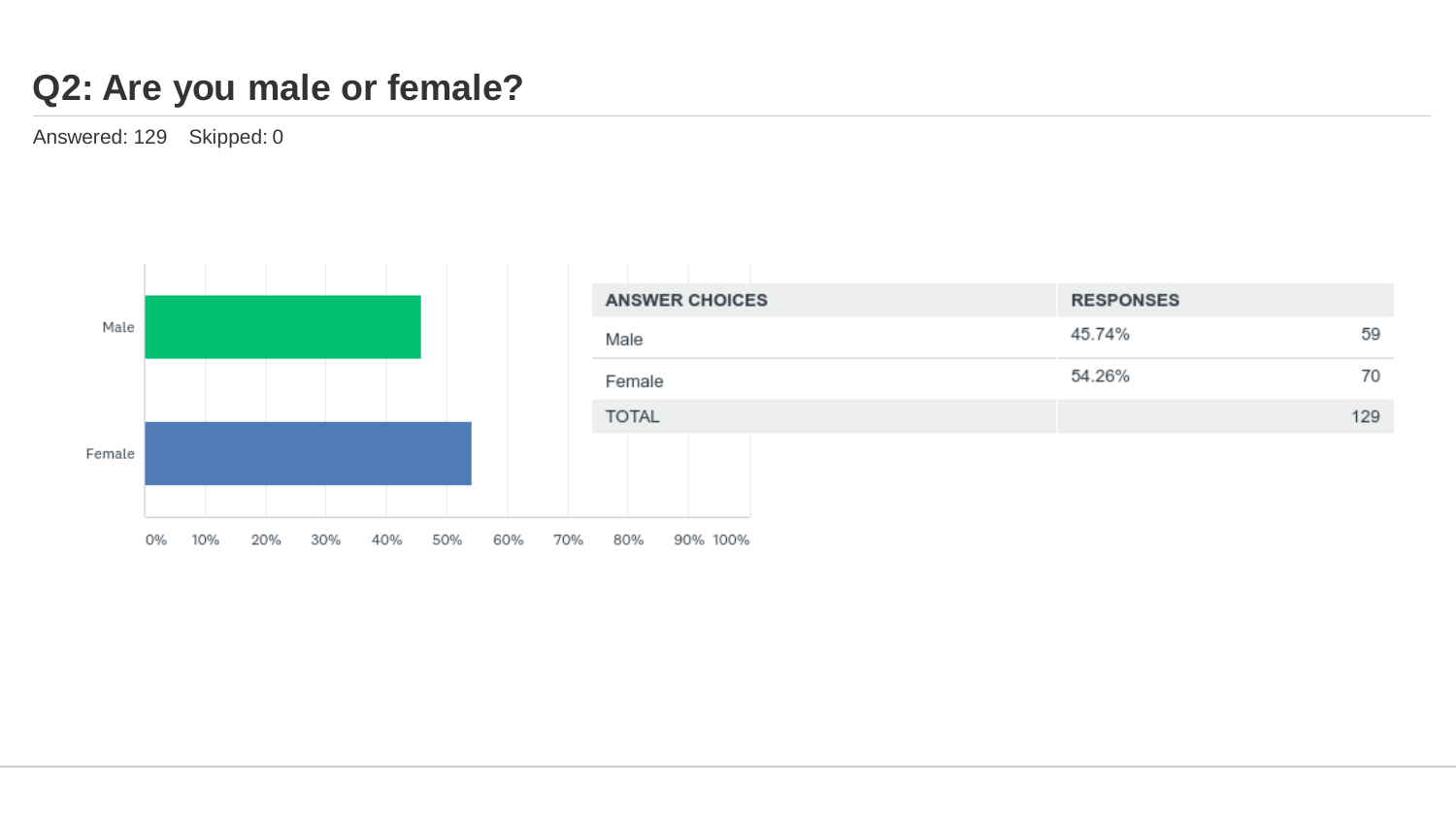## **Q3: What age range do you fall within?**

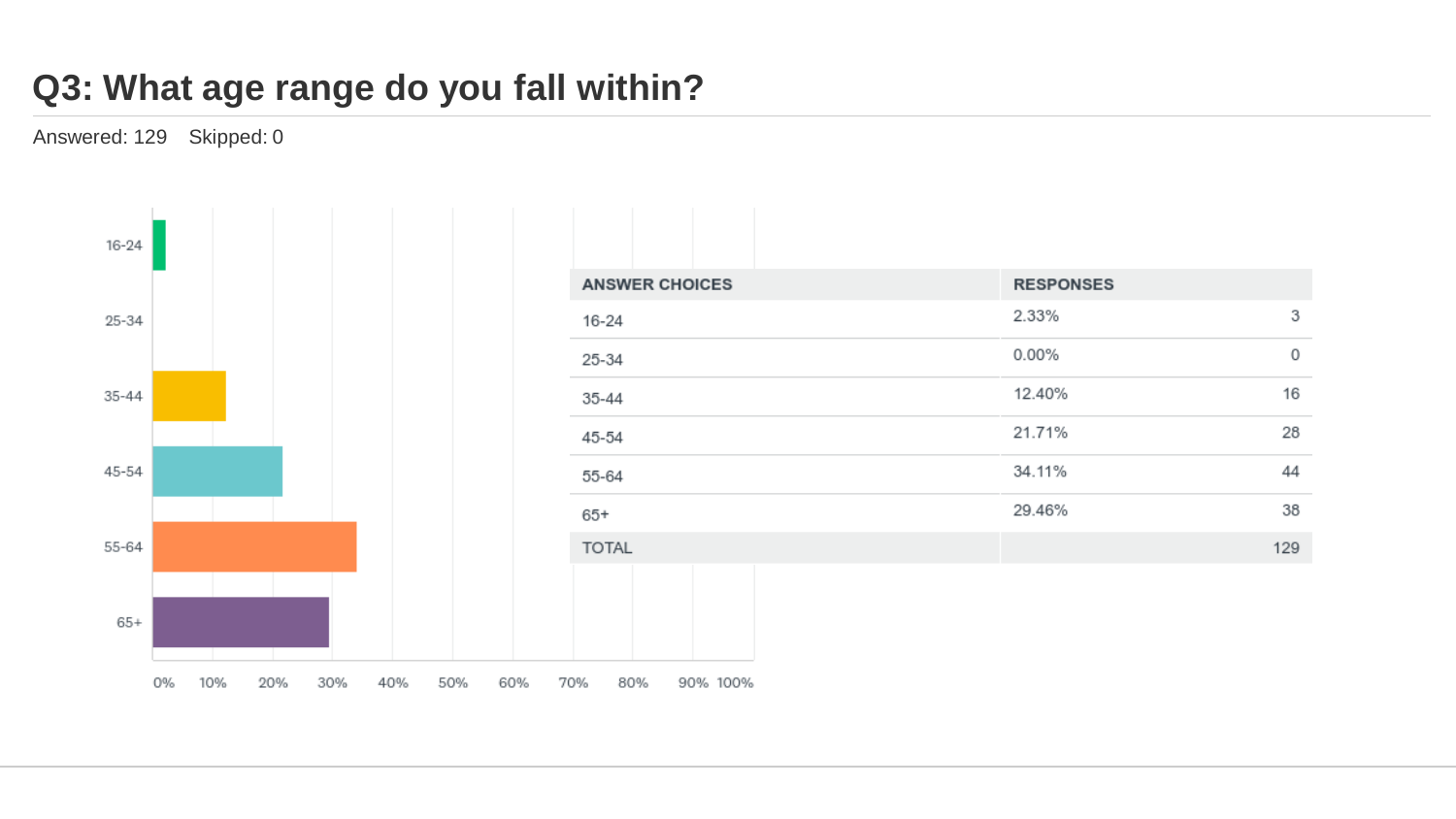## **Q4: Do you feel the draft vision and objectives reflect the priorities relating to development within our parish?**

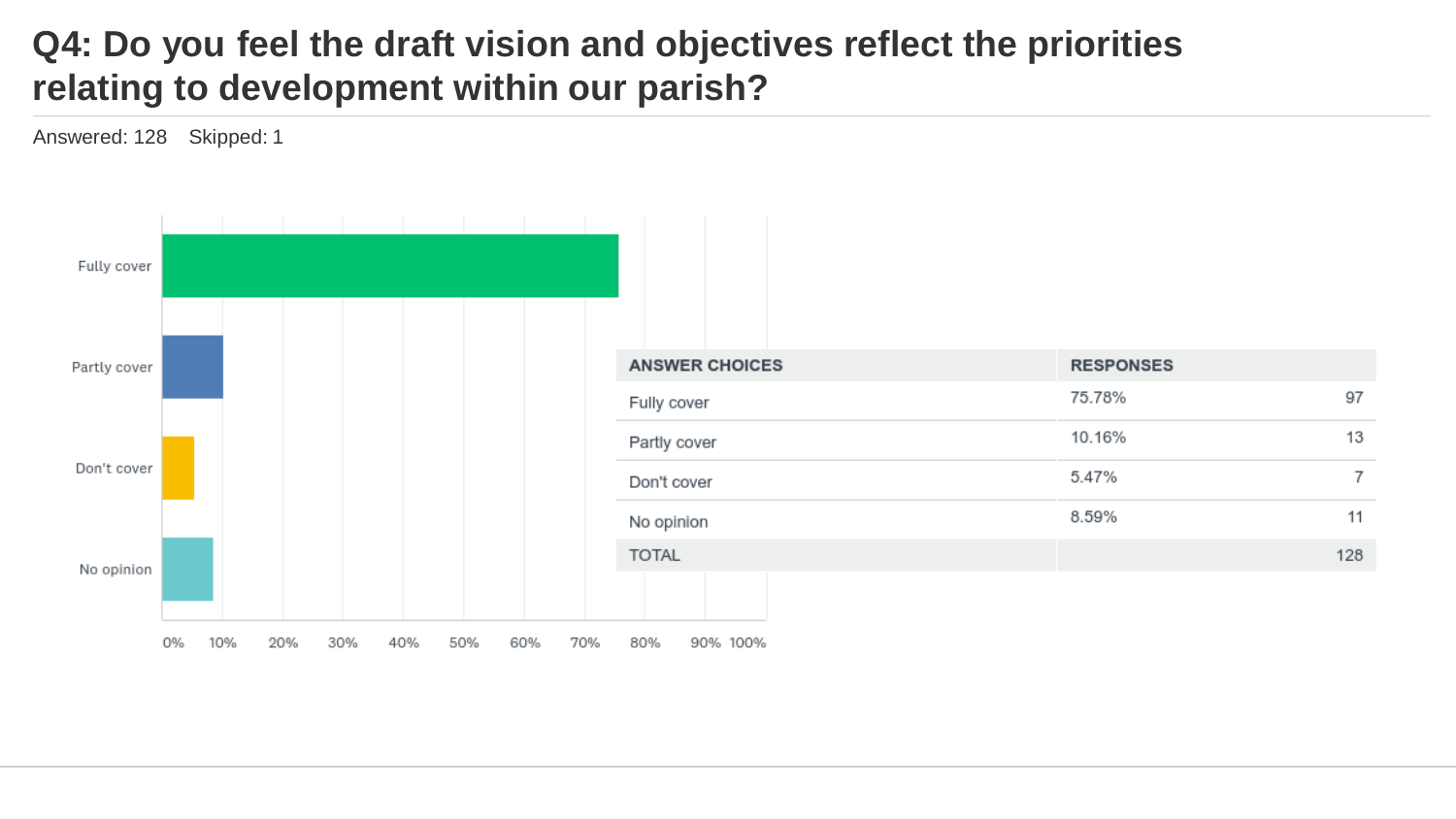## **Q4: Do you feel the draft vision and objectives reflect the priorities relating to development within our parish?**

*Fully or Partly Cover: 86%* 

- Important for the objectives to reflect the need for:
	- A variety of homes
	- Smaller, more affordable houses
	- Suitable houses for young people, families, the elderly
	- Consideration of impact on infrastructure and services
	- Consideration of green spaces and the environment
	- Protection of village and parish boundaries and prevention of creep
- Changes to South Oxfordshire local plan could impact the priorities of our NDP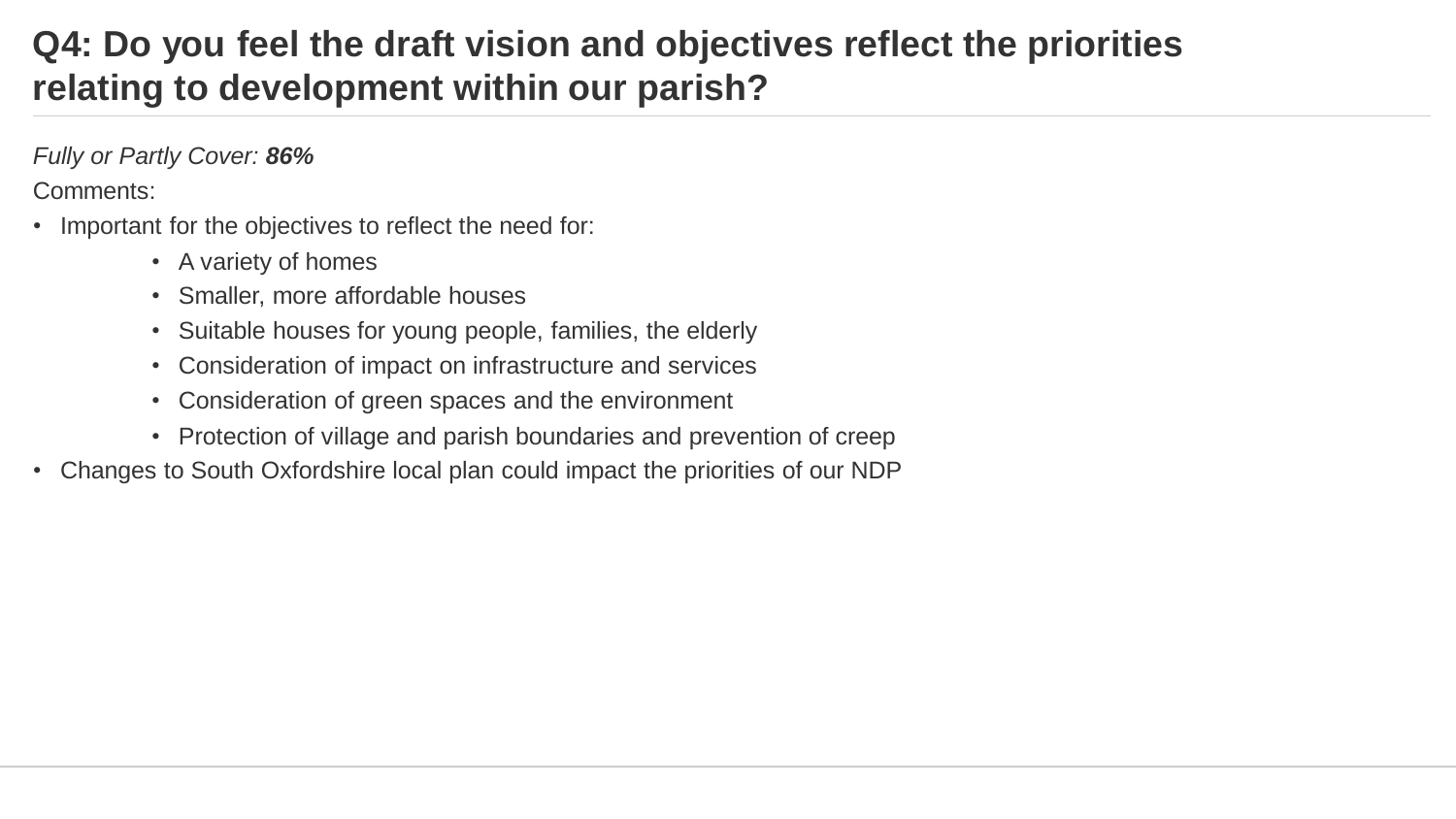#### **Q5: Do you feel the suite of policies reflect the priorities relating to development within our parish?**

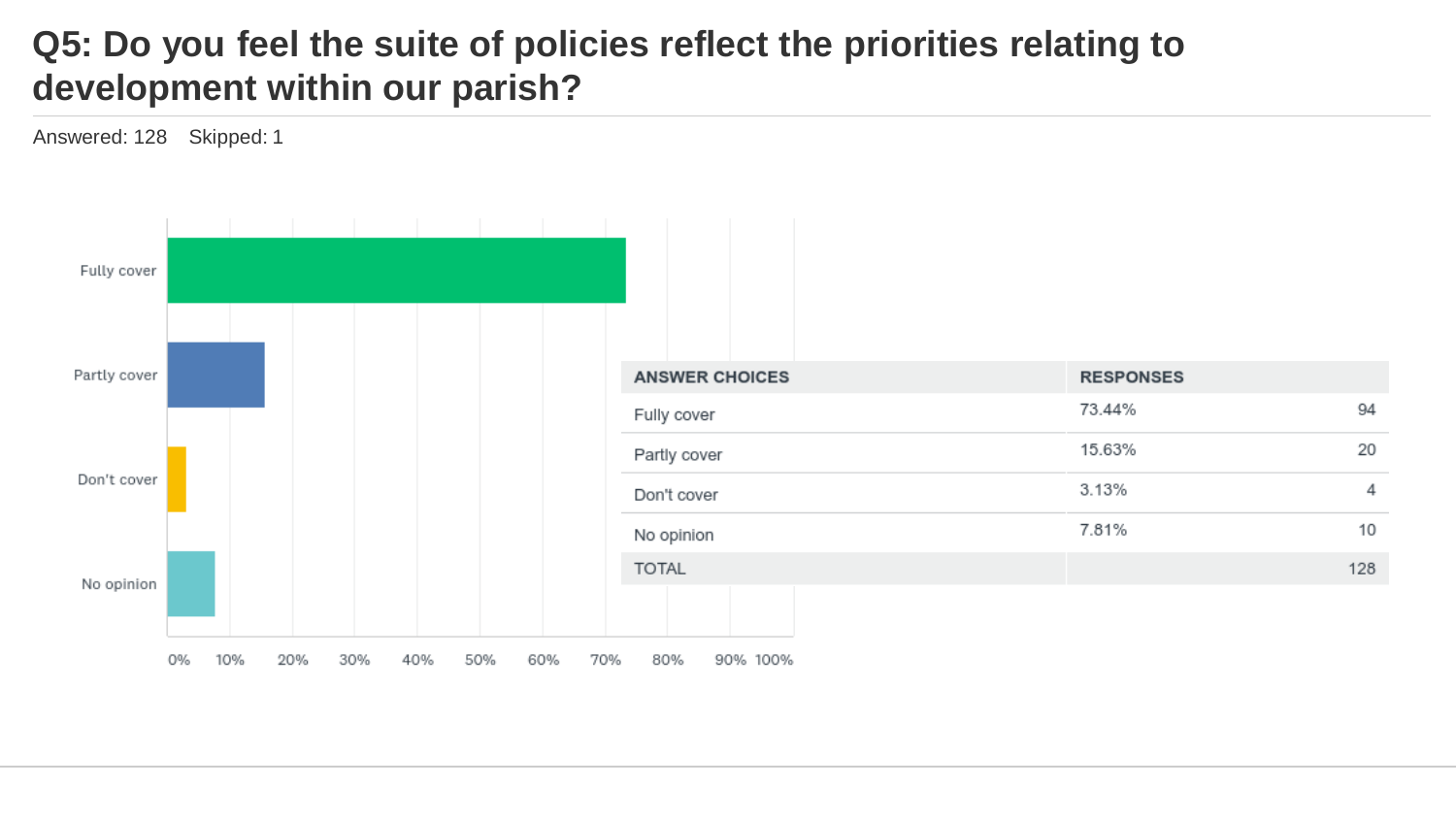## **Q5: Do you feel the suite of policies reflect the priorities relating to development within our parish?**

*Fully or Partly Cover: 89%*

- Policies should make provision for:
	- A variety of properties
	- Smaller, more affordable houses
	- Self-build
	- Consideration for traffic and road use (impact during construction as well as the longer term effect of additional houses)
	- Public transport plan
	- Consideration of impact development would have on infrastructure and services such as schools, surgery, sewage, etc
- Policies should preserve the unique characteristics of the parish
- Policies should prevent large scale, speculative development
- More detail is needed on environmental policies
- Environmental policies need to be carefully thought through with both pros and cons considered in the context of our rural villages
- Policies should consider the longer term, big picture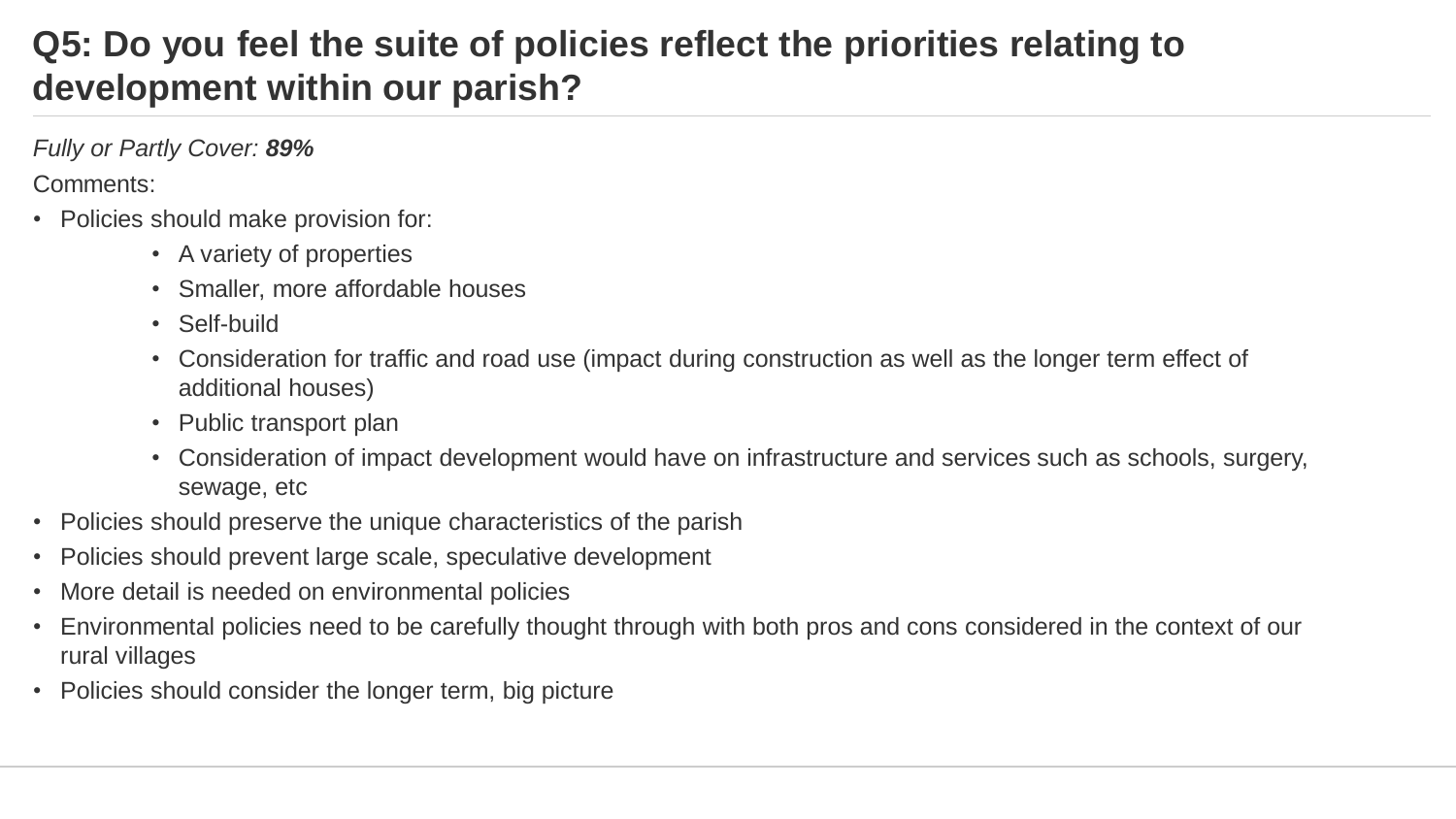#### **Q6: To what extent do you agree with the principle of allocating a site for development within the NDP?**

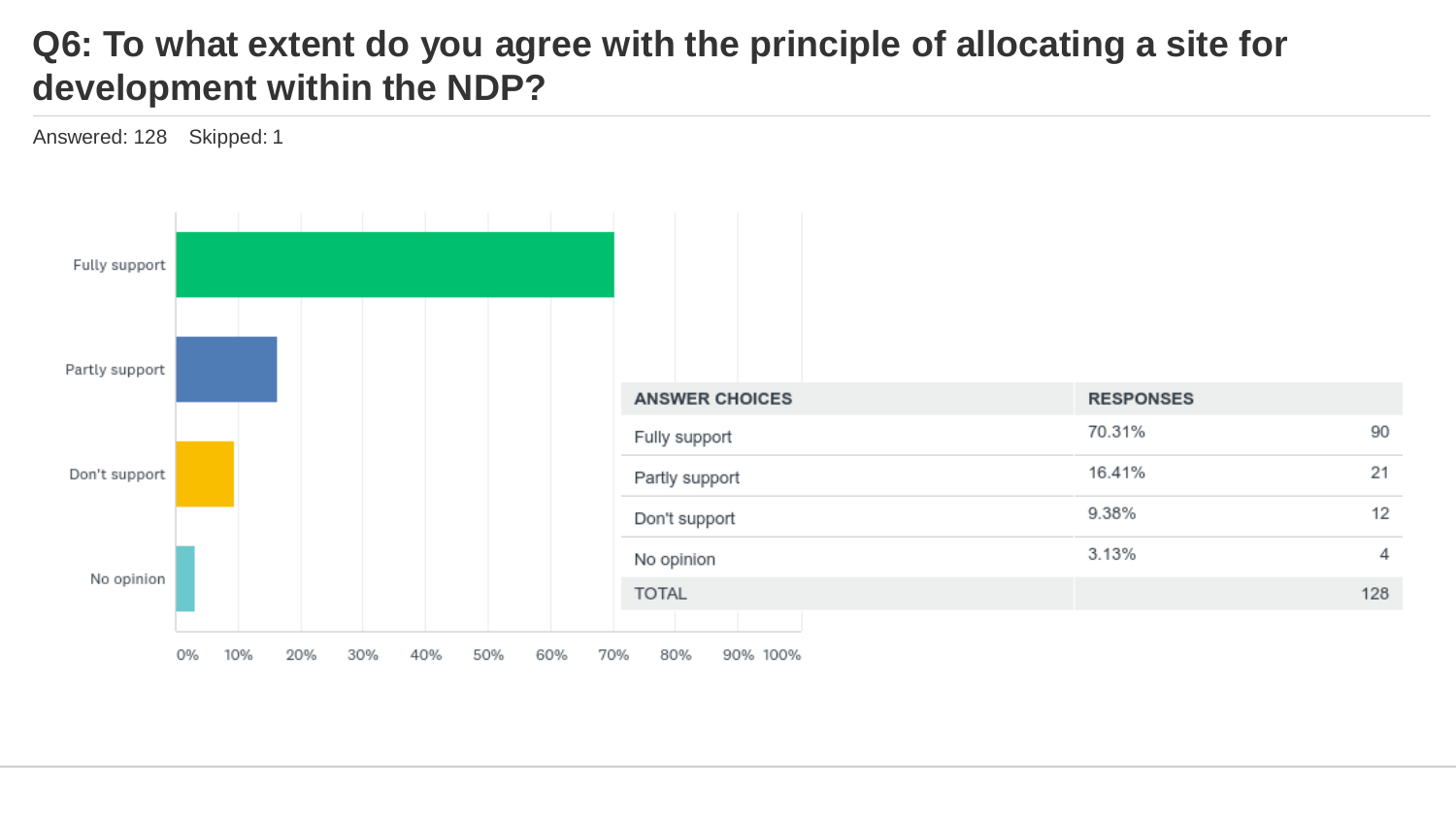## **Q6: To what extent do you agree with the principle of allocating a site for development within the NDP?**

*Fully or Partly Support: 87%*

- There is a need for additional housing in the parish
- It's better to allocate a site in order to control against larger scale development
- There should be no need to allocate as housing targets have already been met
- Allocation could be an invitation to developers
- Allocated sites will be developed on even if neighbours object
- Development will have an impact on roads and infrastructure
- Organic growth will continue to deliver additional housing
- Development should be phased, does not have to be immediate
- Should be allocating more than one site
- Should consider greenfield, brownfield, infill and replacement housing
- Building on greenfield, non-infill sites sets a precedent
- Allocated sites should not extend village boundaries
- Allocated sites should not be in AONB
- Allocated sites should not include agricultural land
- Allocated sites should not include re-development of community amenities such as pub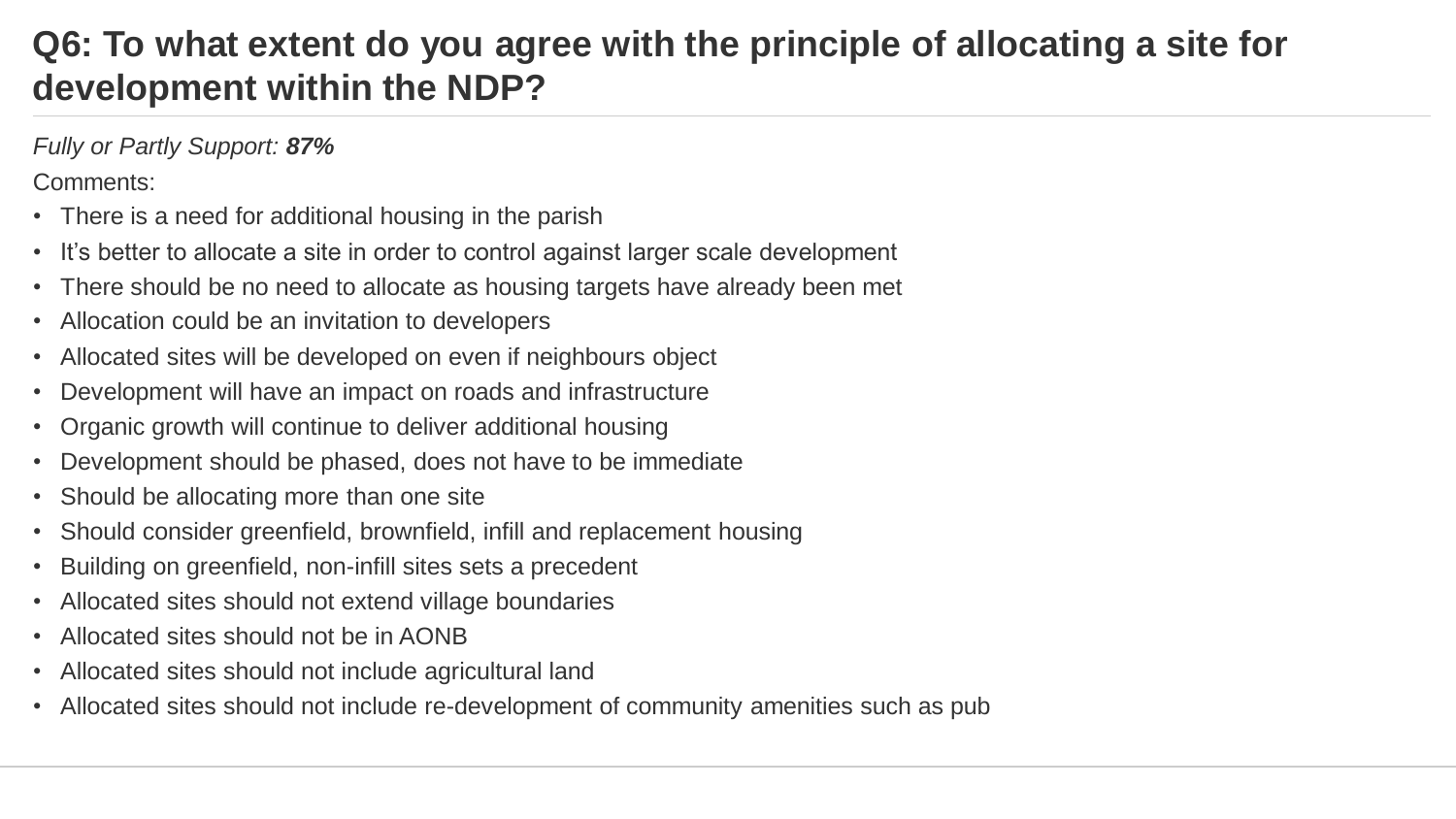## **Q7: If a site is to be allocated, to what extent do you support its location at site CFS8 in Kidmore End village?**

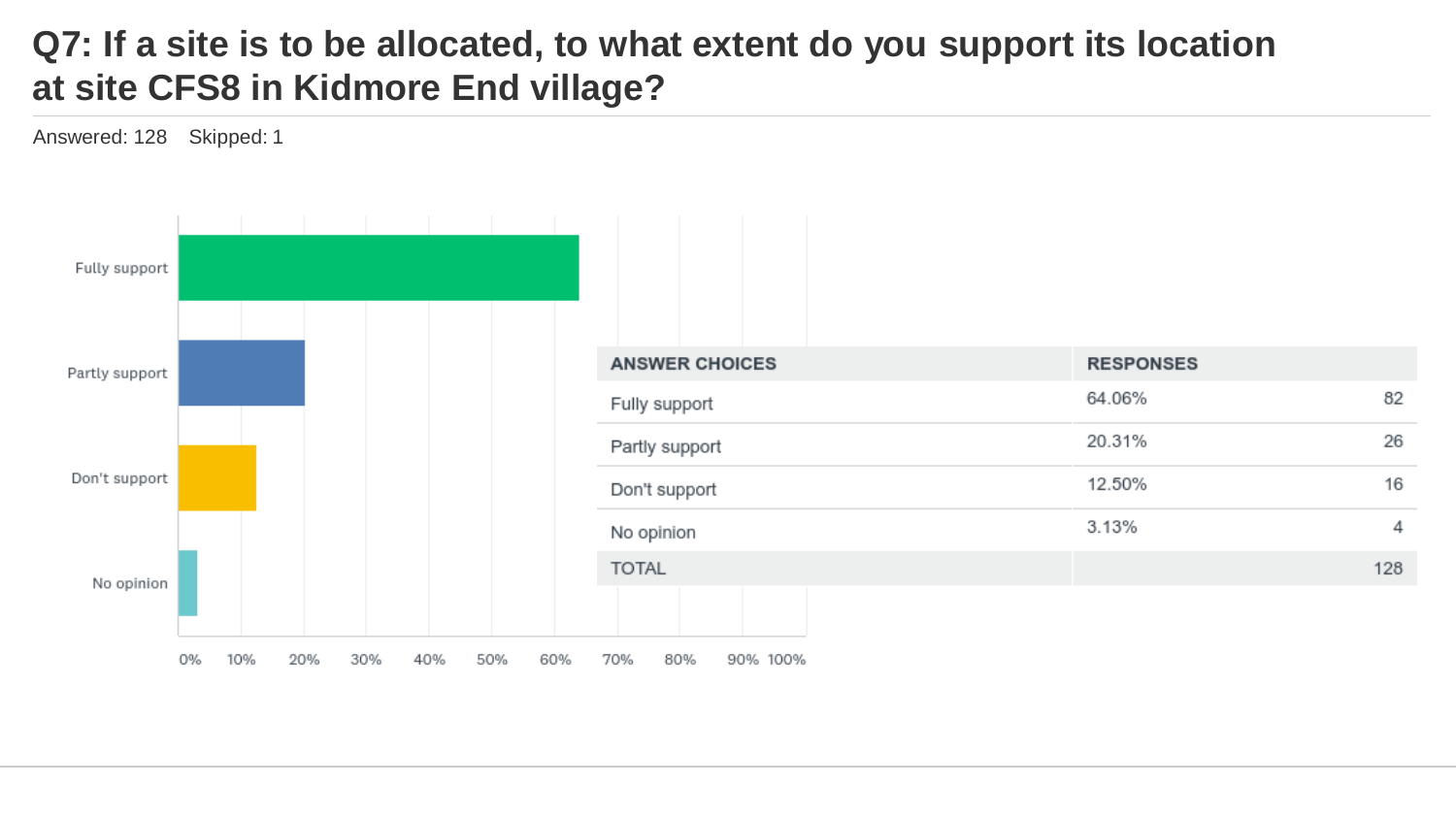## **Q7: If a site is to be allocated, to what extent do you support its location at site CFS8 in Kidmore End village?**



Responses for Kidmore End residents only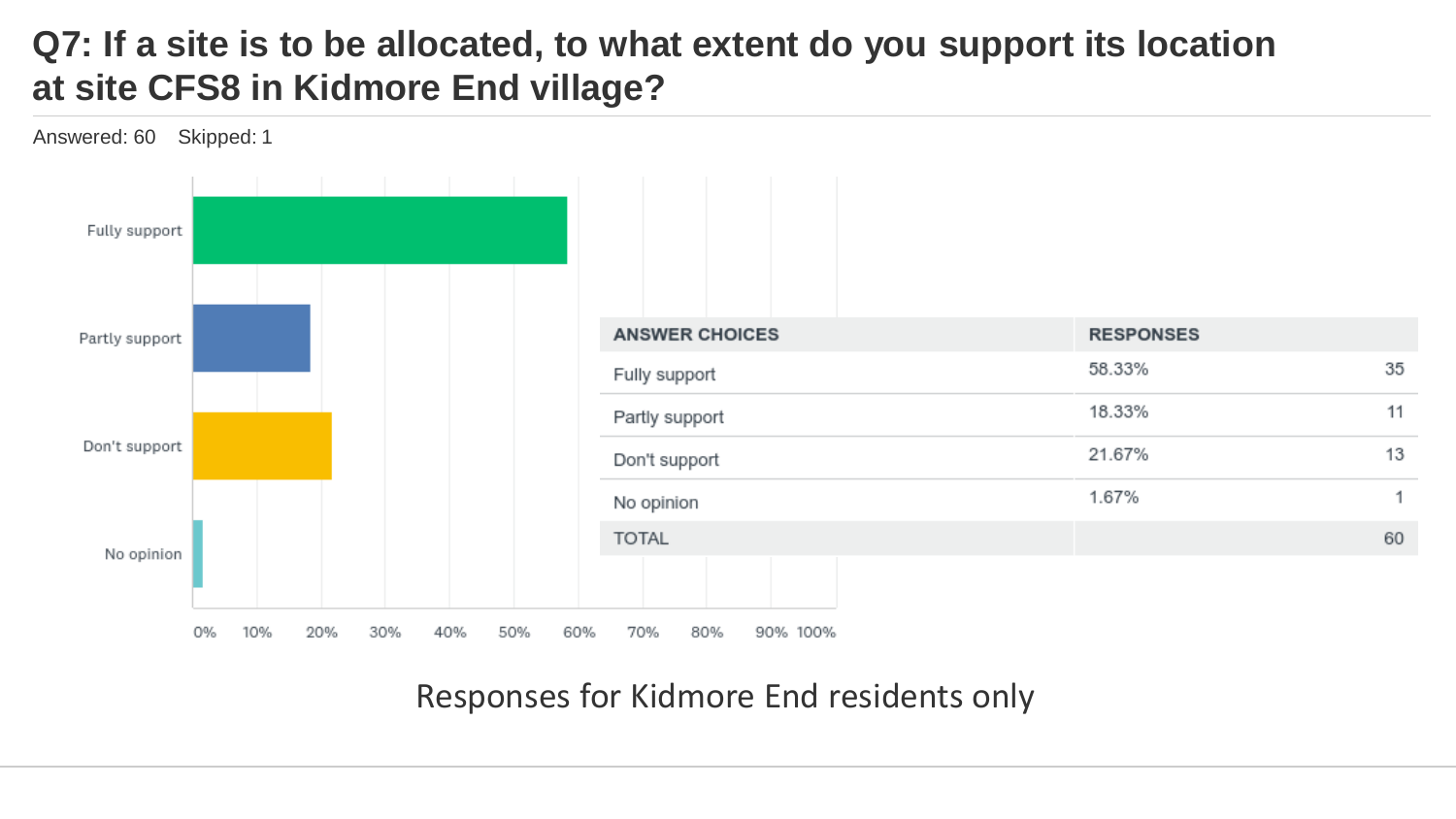## **Q7: If a site is to be allocated, to what extent do you support its location at site CFS8 in Kidmore End village?**

*Fully or Partly Support: 84% of the parish respondents, 77% of Kidmore End village respondents* 

- Kidmore End is the right location
- Kidmore End is not the right location
- The site is appropriate
- The site is not appropriate
- Site is at the boundary of the village on one side of the road
- Site is in AONB
- Site is agricultural land
- Sets precedent for wider field / farmland to be built on
- Concern over narrow road and traffic implications
- Highways Department have deemed that stretch of road too dangerous for development
- Concern over disruption caused during construction
- Question Aecom's rating against 'facilities and services' and conclusion of 'favourably located'
- Should safeguard size and scope of site
- Should limit site to  $3 4$  houses
- Site big enough for more than 4 houses
- Alternative sites would be more appropriate
- Additional sites across the parish should also be considered
- Amber sites should be re-assessed
- Houses should fit need smaller and more affordable
- No need for more big houses
- Smaller houses would not be in keeping with surrounding houses
- Consider alternative use of site, e.g. solar panels
- Other villages should take their share of development
- Other villages have already grown, Kidmore End needs to take its share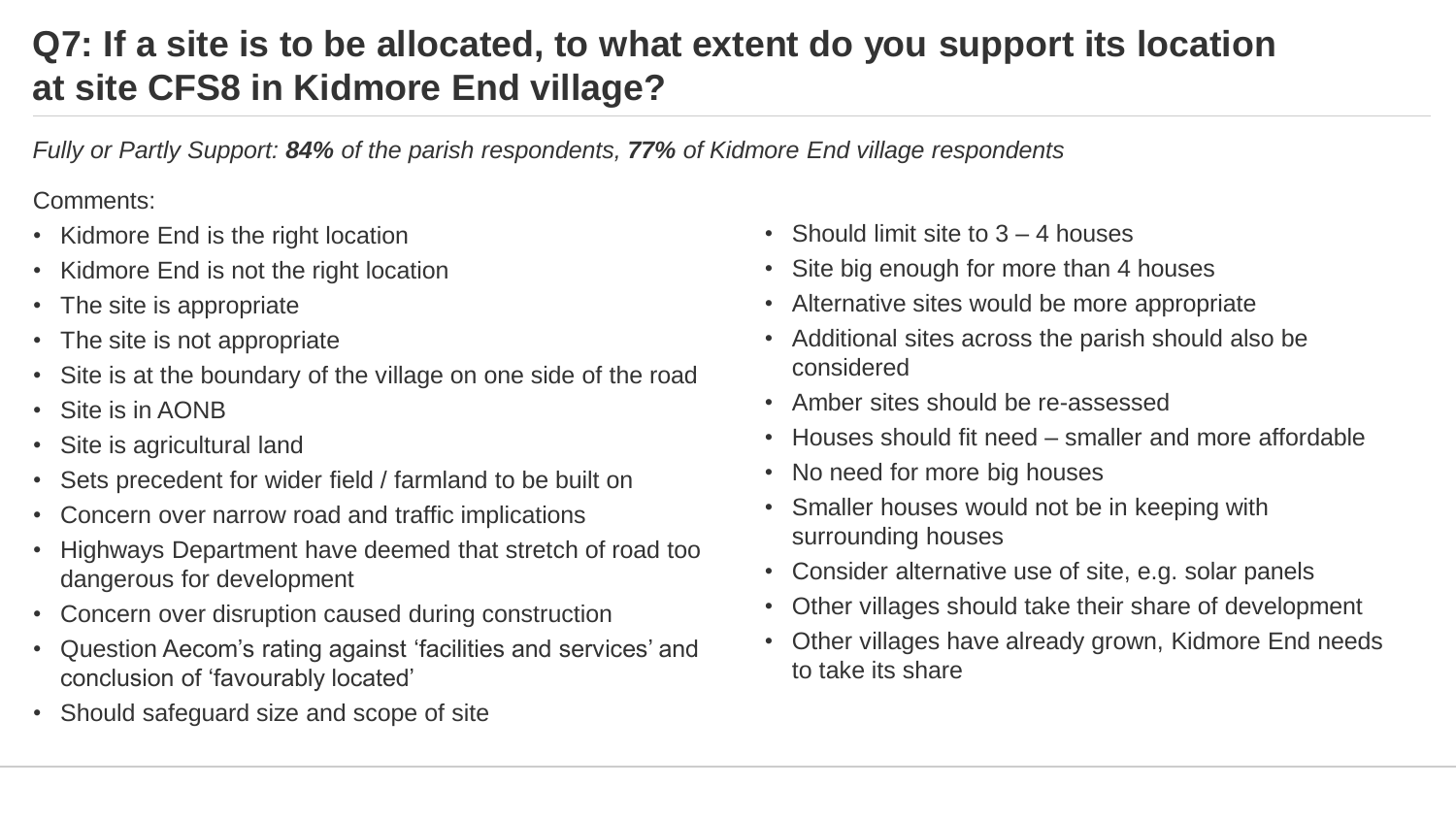**Q8: Policies can be written to support the type of housing the community feels is most needed. The household survey in May 2018 identified that smaller, more affordable housing was the priority. To what extent do you support policies being written to encourage smaller, more affordable houses (not 'affordable housing') being built?**

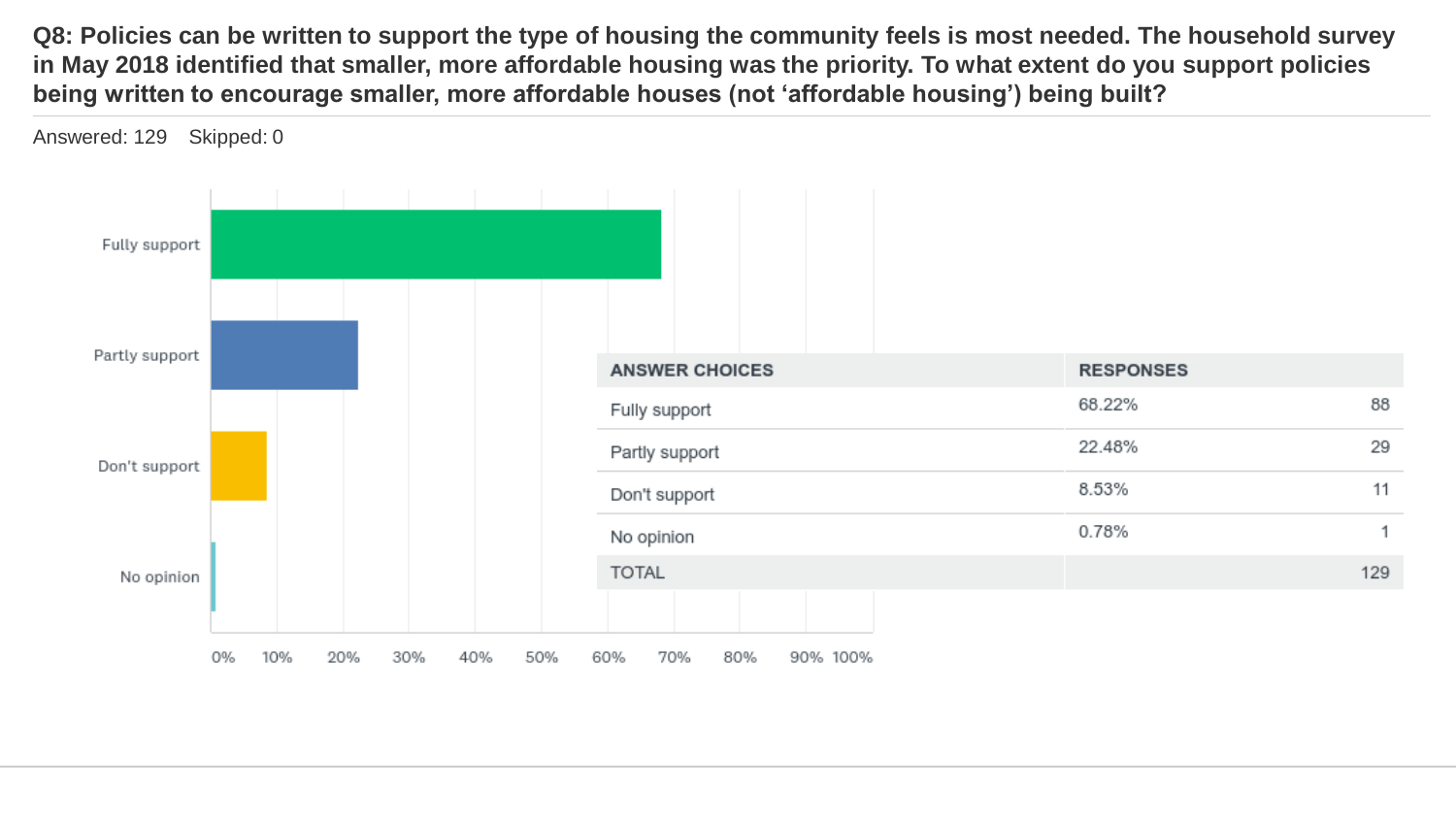**Q8: Policies can be written to support the type of housing the community feels is most needed. The household survey in May 2018 identified that smaller, more affordable housing was the priority. To what extent do you support policies being written to encourage smaller, more affordable houses (not 'affordable housing') being built?**

*Fully or Partly Support: 91%*

- Smaller, more affordable housing is needed
- 3 bedroom houses are not small or affordable
- More affordable houses should not compromise on quality
- Any new houses should be in keeping with existing houses
- Concern over sustainability of smaller, more affordable housing
- Smaller houses have a tendency to be extended
- Developers will resist building small houses
- Greater variety of houses needed
- Kidmore End is not the right location for more affordable houses
- Smaller houses would not be in keeping with rest of Kidmore End
- Smaller houses mean increasing housing density
- Increased housing density is not desirable
- Little information on what people need who want to move into the parish families might need bigger houses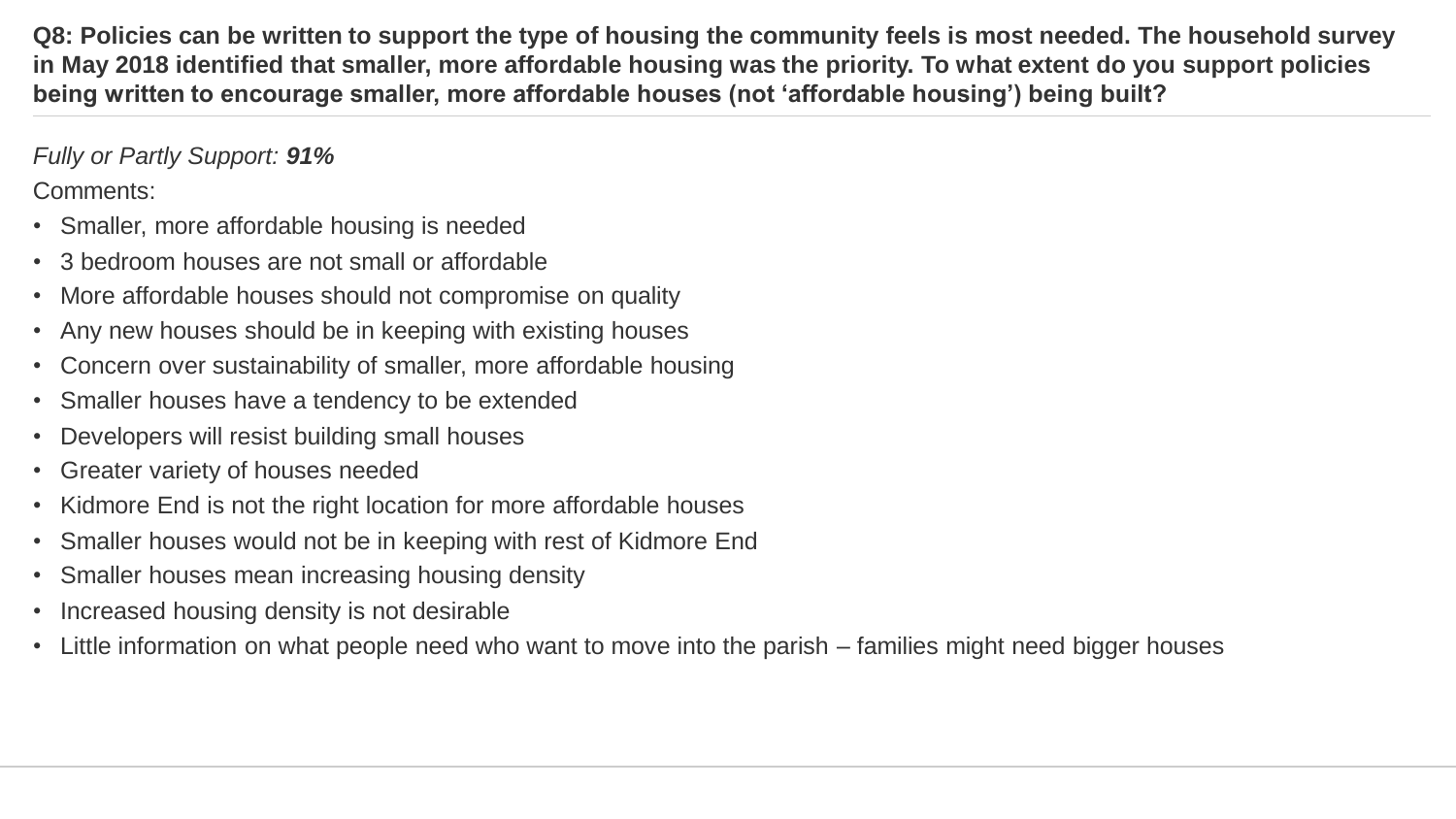**Q9: It is likely that, with or without a NDP, there will be some housing growth in the parish due to infill. To what extent do you support policies being written to encourage smaller, more affordable houses (not 'affordable housing') being built on infill land?**

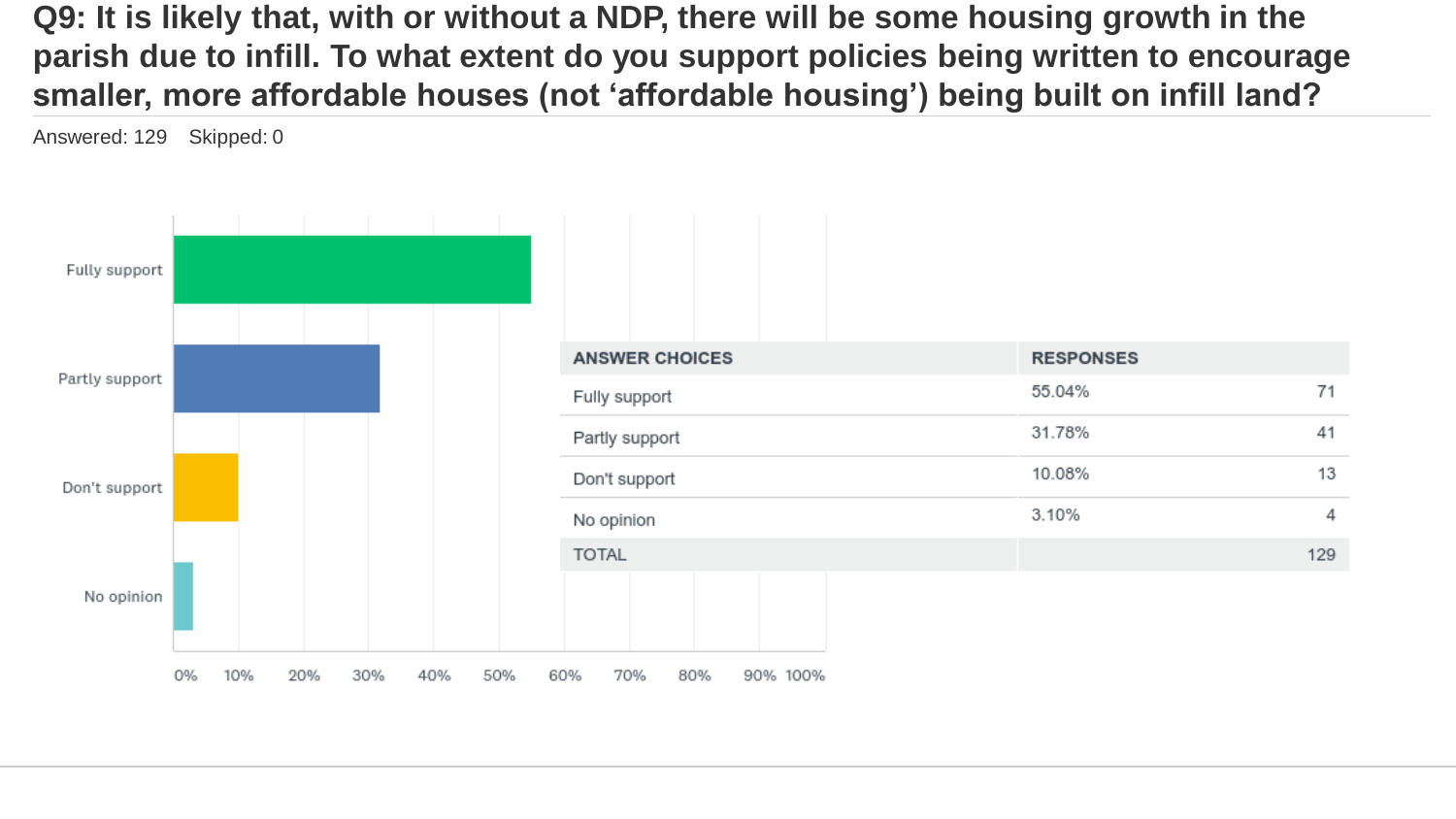**Q9: It is likely that, with or without a NDP, there will be some housing growth in the parish due to infill. To what extent do you support policies being written to encourage smaller, more affordable houses (not 'affordable housing') being built on infill land?**

*Fully or Partly Support: 87%*

- Not all infill suitable for affordable housing
- Smaller infill houses may be out of keeping / detrimental to neighbouring houses
- Smaller infill houses might negatively affect housing density
- Appropriate infill is difficult to define and control
- Infill needs to be considered on a case by case basis
- Infill is how the parish has grown organically
- Infill protects village boundaries
- Infill preferable to green sites
- Infill should remain in keeping with linear housing across the parish
- Further development on infill land could put pressure on infrastructure, roads and services
- Infill should not be detrimental to wildlife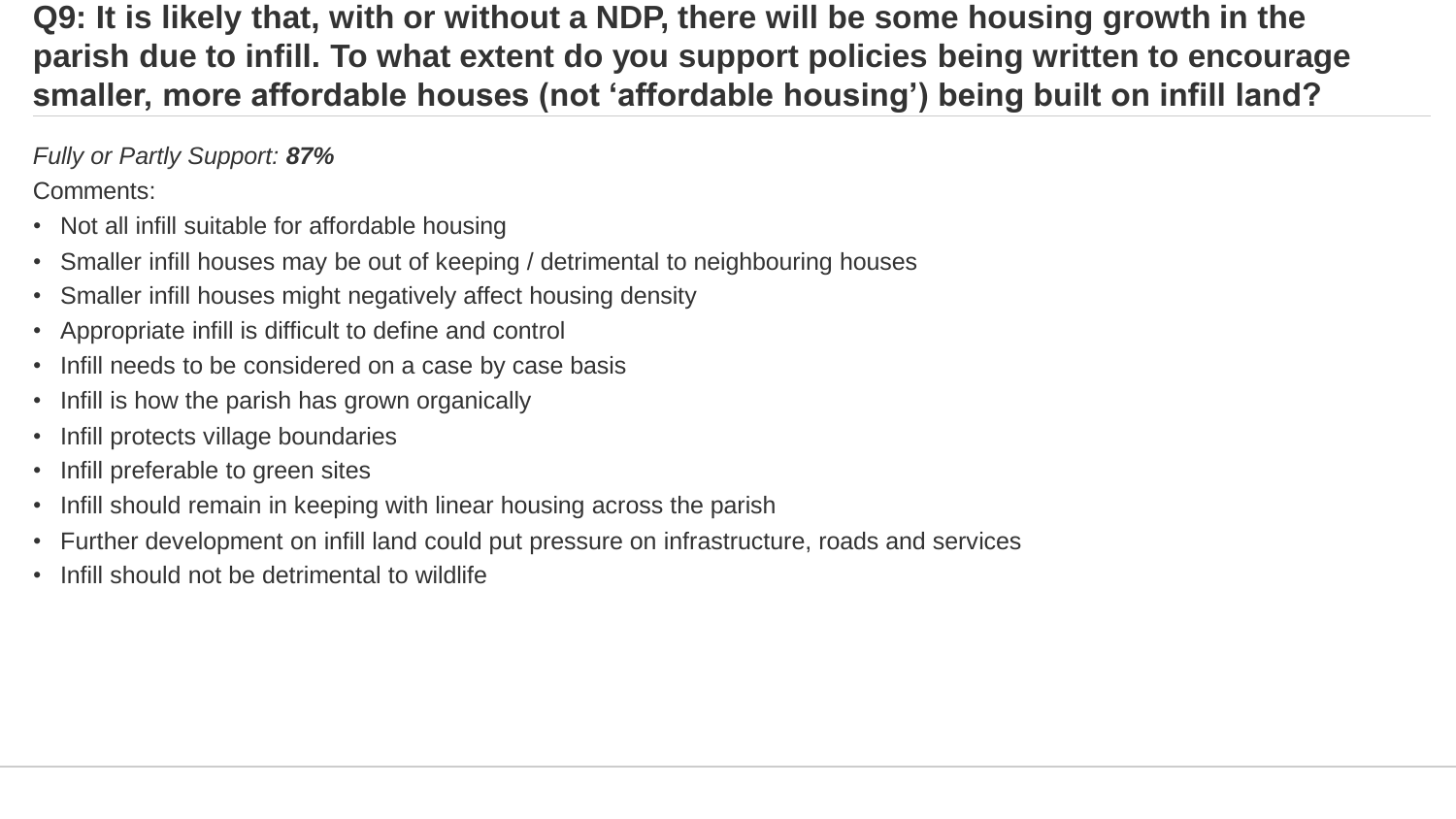#### **Q10: How important are the following considerations?**

|                                                                                                                                                           | <b>VERY</b><br><b>UNIMPORTANT</b> | QUITE<br><b>UNIMPORTANT</b> | <b>NEUTRAL</b> | QUITE<br><b>IMPORTANT</b> | <b>VERY</b><br><b>IMPORTANT</b> | <b>TOTAL</b> |
|-----------------------------------------------------------------------------------------------------------------------------------------------------------|-----------------------------------|-----------------------------|----------------|---------------------------|---------------------------------|--------------|
| Ensuring good<br>build quality and<br>design in keeping<br>with existing<br>housing stock                                                                 | 17.05%<br>22                      | 0.00%<br>0                  | 3.10%<br>4     | 17.83%<br>23              | 62.02%<br>80                    | 129          |
| Preventing an<br>uncharacteristically<br>high density of<br>housing                                                                                       | 15.50%<br>20                      | 2.33%<br>3                  | 3.88%<br>5     | 9.30%<br>12               | 68.99%<br>89                    | 129          |
| Minimising the<br>impact on roads<br>and local<br>infrastructure                                                                                          | 15.63%<br>20                      | 2.34%<br>3                  | 3.13%<br>4     | 10.94%<br>14              | 67.97%<br>87                    | 128          |
| Minimising the<br>impact on green<br>spaces within the<br>villages                                                                                        | 16.28%<br>21                      | 0.78%<br>1                  | 3.88%<br>5     | 10.85%<br>14              | 68.22%<br>88                    | 129          |
| Providing more<br>affordable houses<br>(e.g. 3 bedroom<br>semi-detached) to<br>attract in new<br>residents or allow<br>existing residents<br>to downsize  | 12.40%<br>16                      | 10.85%<br>14                | 13.18%<br>17   | 27.13%<br>35              | 36.43%<br>47                    | 129          |
| Minimising the<br>carbon footprint                                                                                                                        | 10.94%<br>14                      | 4.69%<br>6                  | 12.50%<br>16   | 19.53%<br>25              | 52.34%<br>67                    | 128          |
| Ensuring<br>protection of the<br>landscape features<br>in the villages of<br>the parish such as<br>hedgerows, trees,<br>orchards, local<br>walls, verges, | 16.41%<br>21                      | 0.00%<br>0                  | 3.13%<br>4     | 4.69%<br>6                | 75.78%<br>97                    | 128          |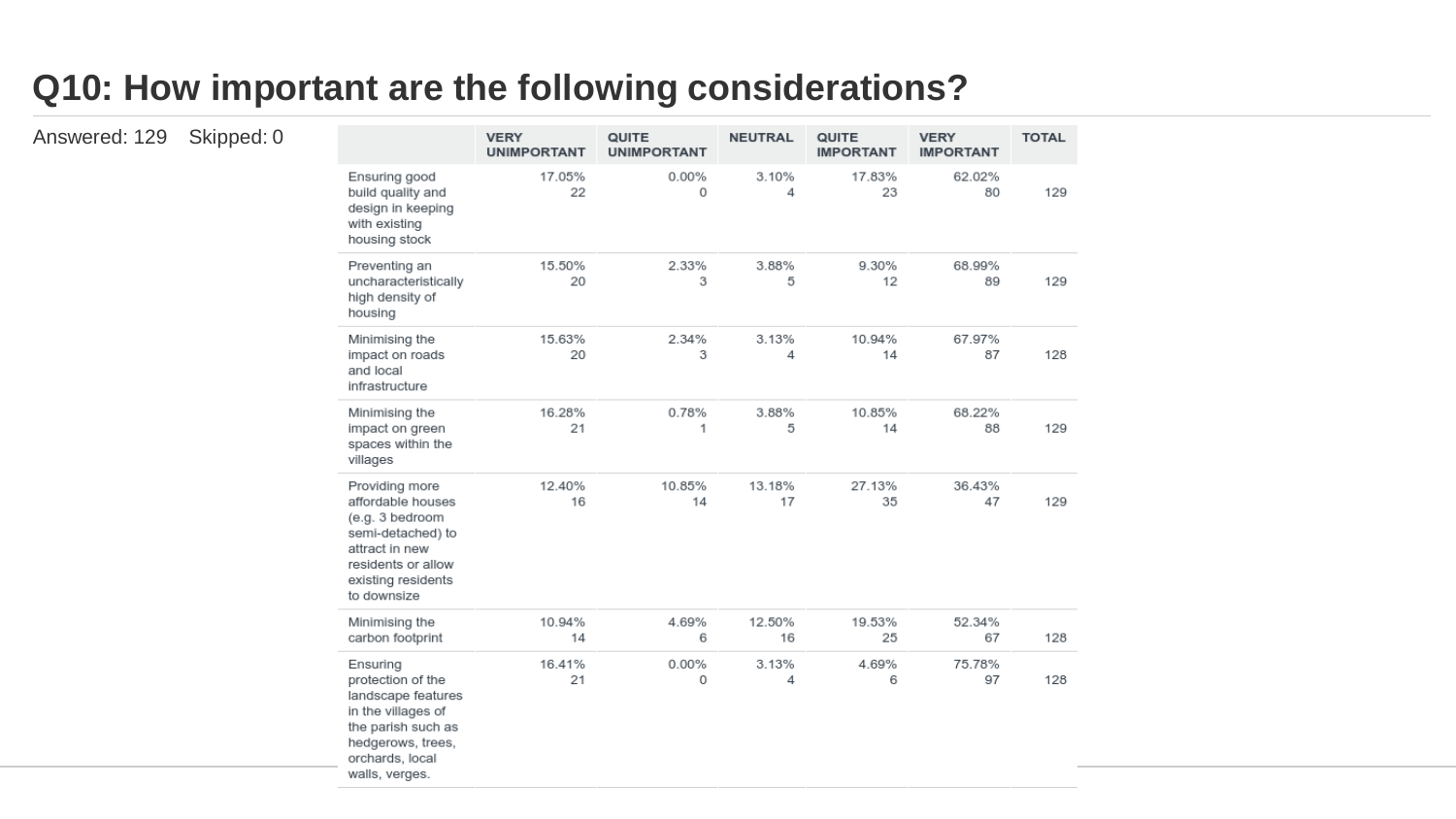## **Q11: To what extent would you support the inclusion of an environmental and sustainability policy in our NDP?**

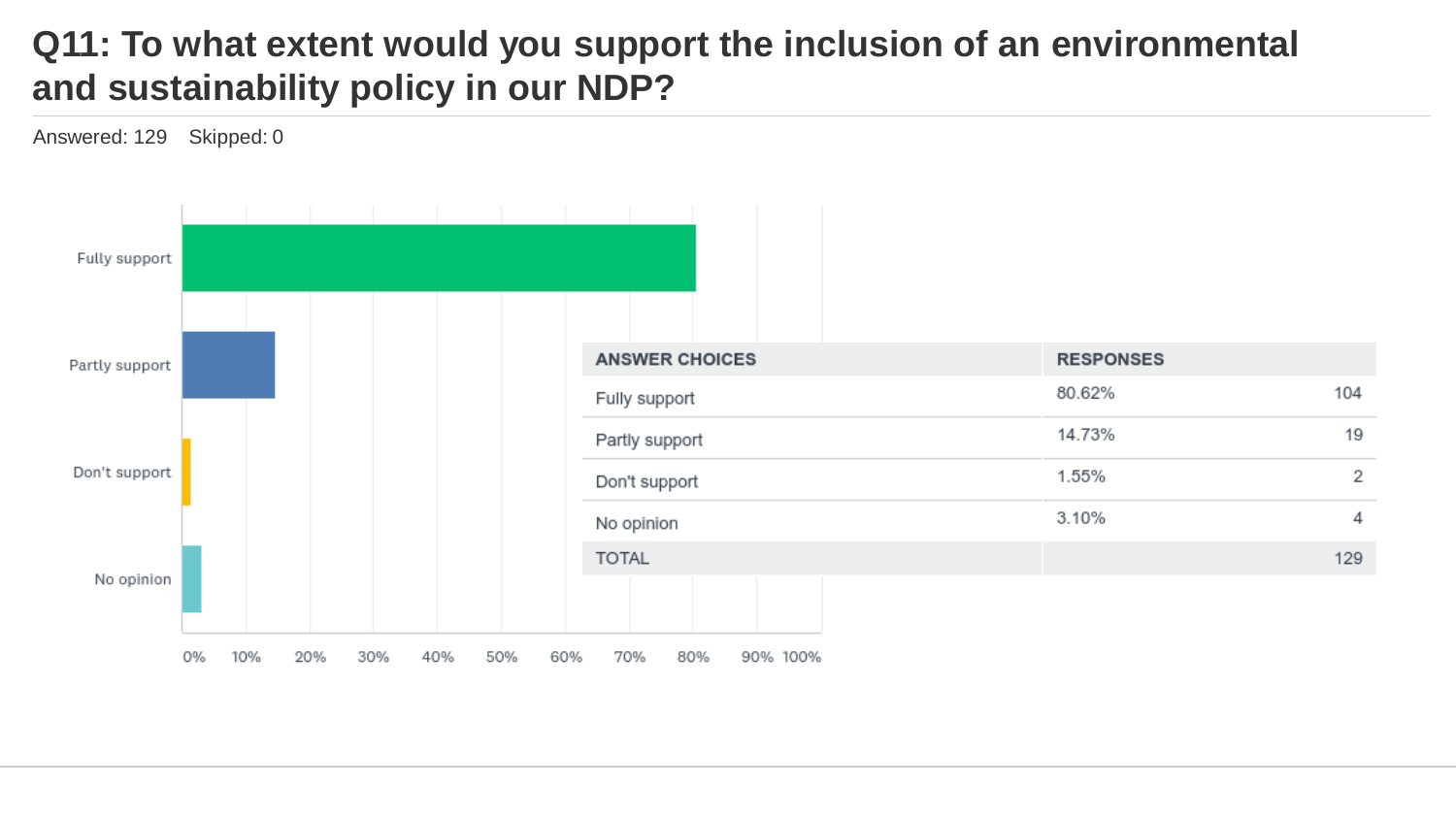## **Q11: To what extent would you support the inclusion of an environmental and sustainability policy in our NDP?**

*Fully or Partly Support: 95%*

- Environmental policy important
- Must play our part in tackling climate crisis
- Support, but its hard to define and apply
- Environmental options often not affordable
- Needs to be carefully thought through not all solutions desirable or appropriate for rural villages, e.g. noisy heat pumps
- Development should be sustainable
- Should be broad in focus include sustainable housing, solar, insulation, rain water collection, health and wellbeing, nature conservation, water use, etc
- Green space within AONB should be preserved
- Key issue is providing smaller, more affordable housing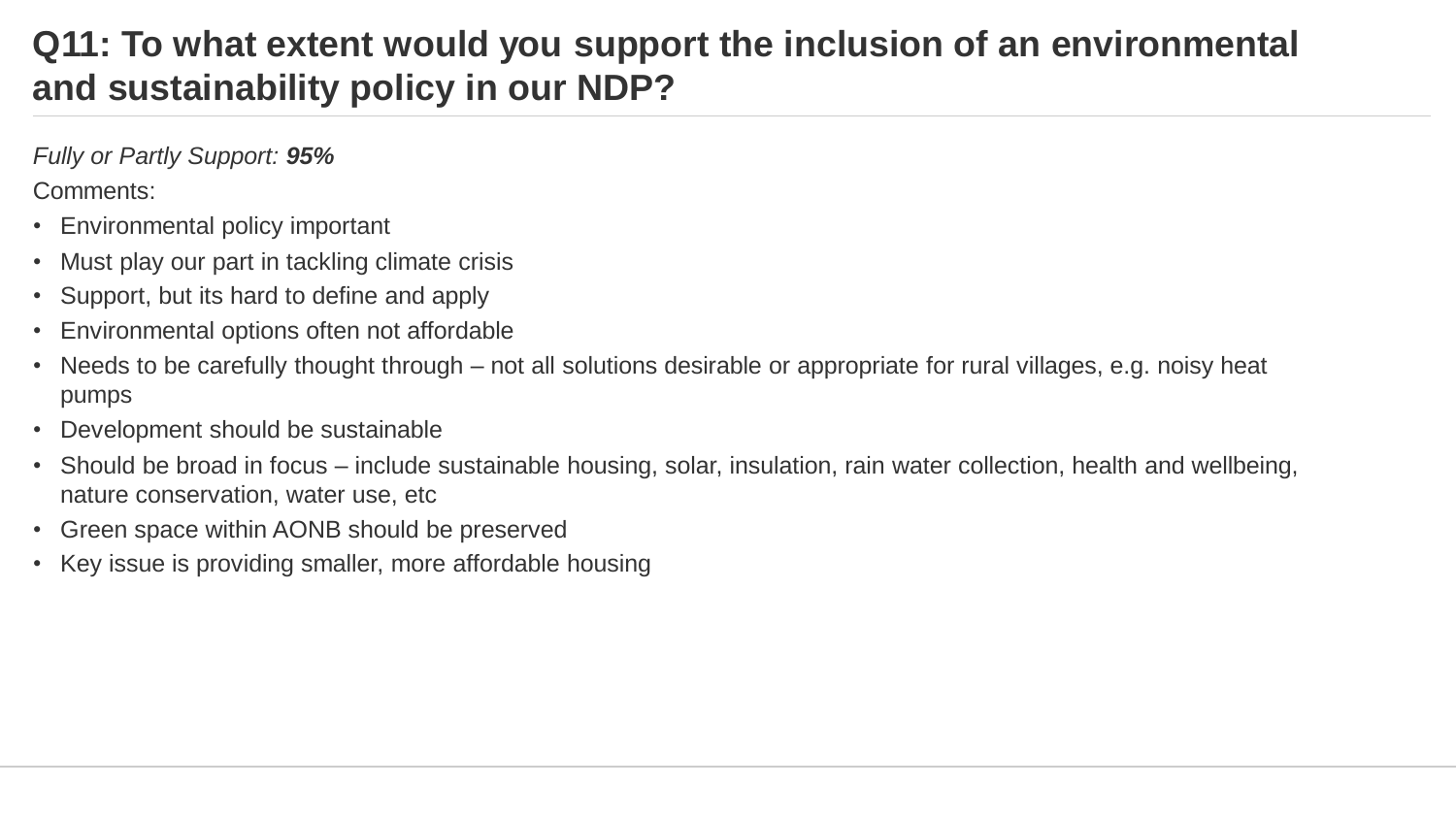## **Environmental Policy: What should be included?**

At the two community events in September, residents were asked to provide their ideas on what should be included in our NDP policies relating to Sustainability and the Environment. The following ideas were captured:

Sustainable buildings:

- Energy reduction building techniques
- Zero carbon footprint
- Sustainable materials
- Eco-houses
- Eco-friendly, smaller, charging ports, no gas central heating
- Houses should be self-sufficient made with all discarded materials and have renewable properties
- Renewable energy
- Solar panels
- Water absorbing driveways

Sustainable living:

- Grey water re-use on site
- Collect rain water
- Encourage householder on-site composting

Cars and traffic:

- Reduce car use with improved public transport
- Traffic speed control measures humps or speed indicator signs
- Car charging points

Green spaces and wildlife:

- Plant and protect trees and hedges
- Plant more native plants
- Protection of green space (ratio to built space)
- Provision to offset negative impacts on wildlife of building with proactive measures elsewhere in the village
- Small ponds for wildlife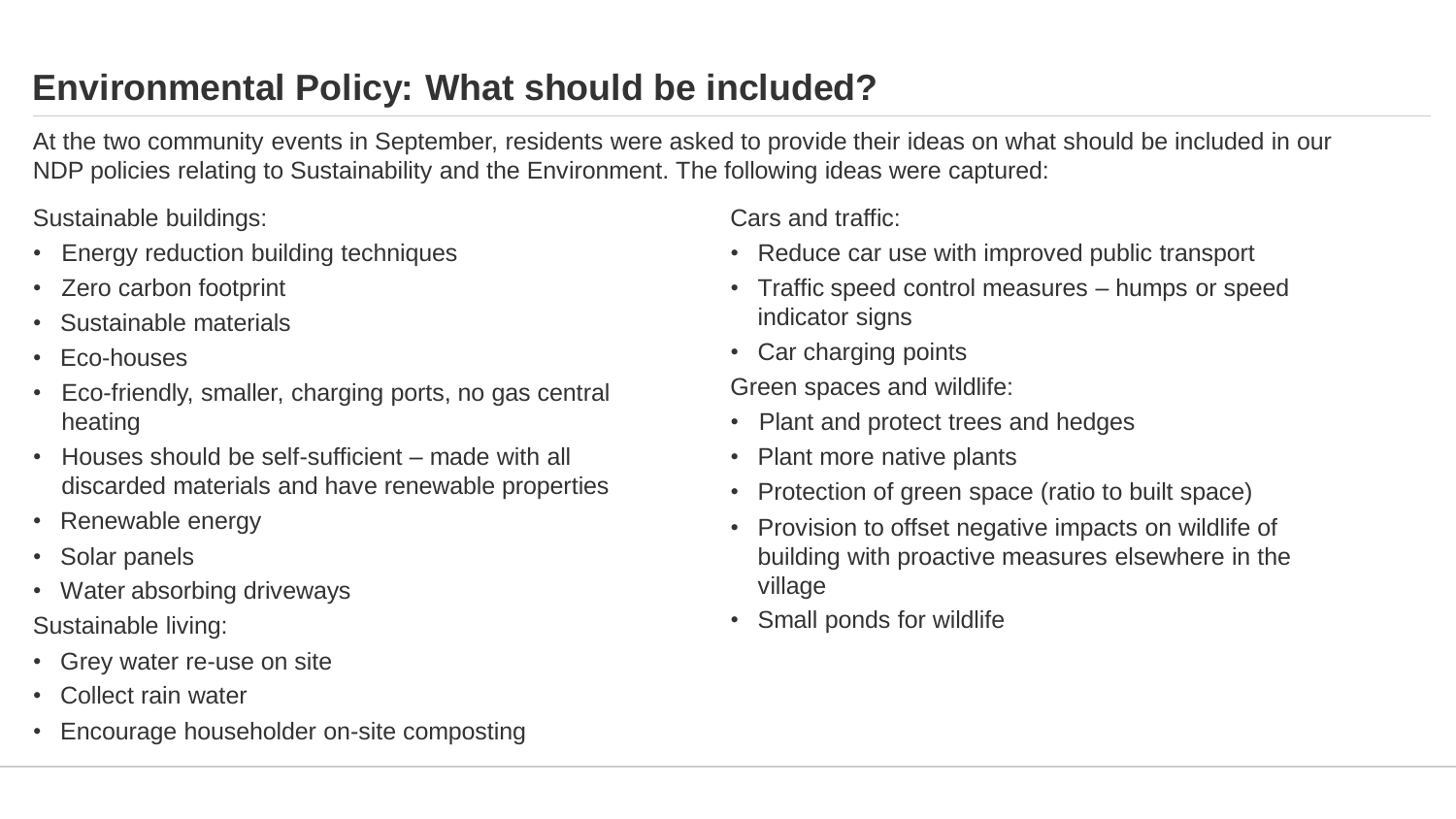## **Q12: Having read the information provided by the Steering Group, to what extent do you feel informed about how the NDP is progressing?**